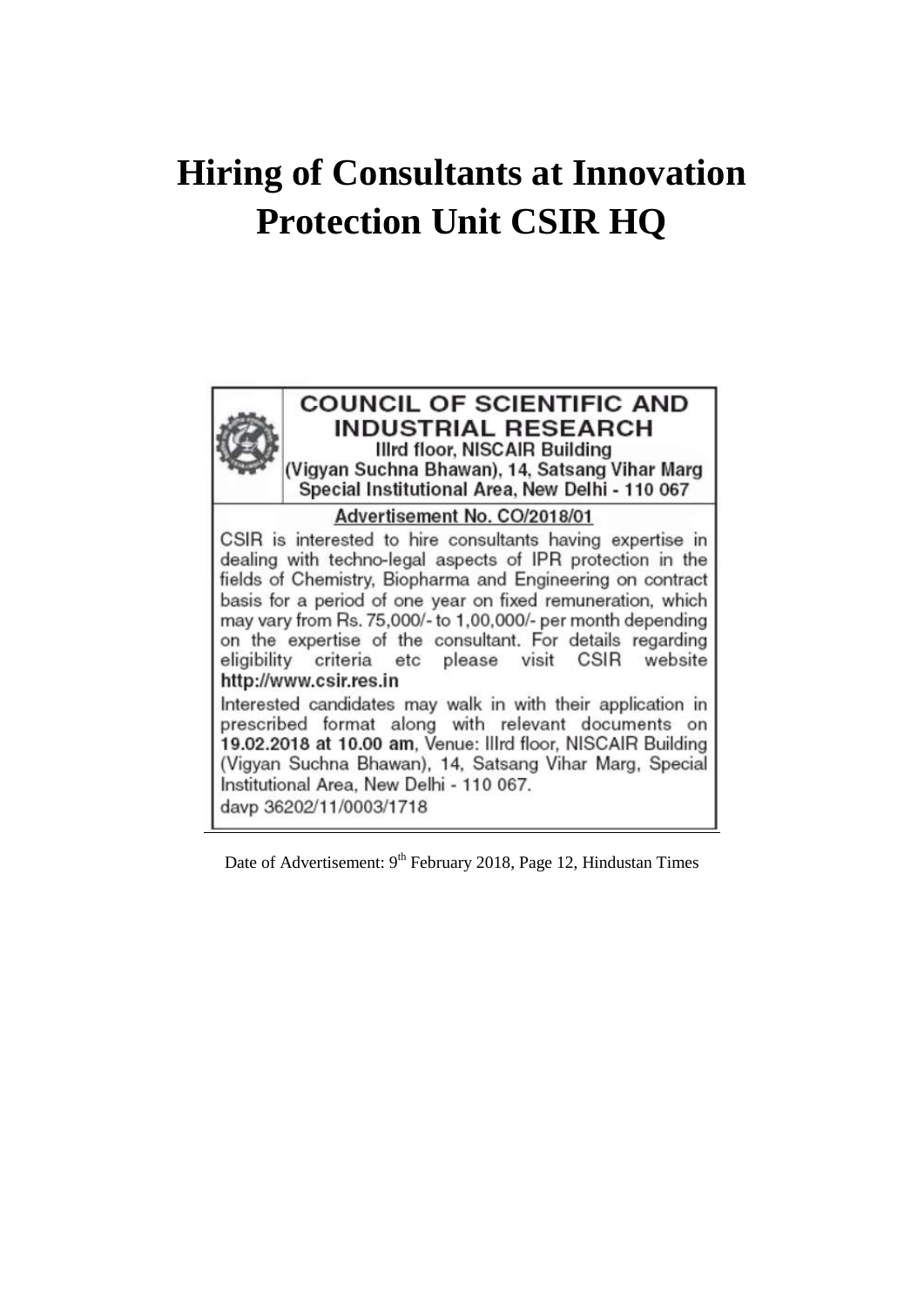## **CSIR-INNOVATION PROTECTION UNIT VIGYAN SUCHANA BHAWAN, 3 RD FLOOR, NISCAIR BUILDING 14, SATSANG VIHAR MARG NEW DELHI - 110067**

#### **ADVERTISEMENT NO. CO/2018/01**

## **ENGAGEMENT OF CONSULTANTS IN CSIR-IPU**

CSIR-Innovation Protection Unit invites applications from bright, dynamic, qualified individuals for engagement as Consultant in CSIR-IPU, New Delhi as per following criteria:

| S. | <b>Specialisation</b> | No of          | Qualification                                                                 | <b>Experience</b>                                                                                                                                                                           | <b>Job Description</b>                                                                                                                                                                           | <b>Emoluments</b>                                                                    |
|----|-----------------------|----------------|-------------------------------------------------------------------------------|---------------------------------------------------------------------------------------------------------------------------------------------------------------------------------------------|--------------------------------------------------------------------------------------------------------------------------------------------------------------------------------------------------|--------------------------------------------------------------------------------------|
| No |                       | <b>Posts</b>   | and age                                                                       |                                                                                                                                                                                             |                                                                                                                                                                                                  |                                                                                      |
| 1. | Chemistry             | 1              | PhD<br>in<br>Chemistry<br>Maximum age<br>limit: 50 years                      | 6-10 years of post-<br>qualification<br>experience, of which<br>at least five years<br>should be in the area<br>drafting,<br>οf<br>patent<br>filing, prosecution and/<br>or IPR management. | Patent drafting, filing,<br>prosecution<br>and<br>of<br>management<br>patent portfolio<br>in<br>India<br>and<br>abroad,<br>along<br>with<br>surveillance,<br>infringement,<br>portfolio analysis | Rs 75000/- to<br>$1,00,000/-$<br>Depending<br>on<br>qualification<br>and experience. |
| 2. | Biopharma             | 1              | MPharma/<br>PhD<br>Maximum age<br>limit: 50 years                             | 6-10 years of post-<br>qualification<br>experience, of which<br>at least five years<br>should be in the area<br>drafting,<br>of patent<br>filing, prosecution and/<br>or IPR management.    | Patent drafting, filing,<br>prosecution<br>and<br>of<br>management<br>patent portfolio<br>in<br>India<br>and<br>abroad,<br>along<br>with<br>surveillance,<br>infringement,<br>portfolio analysis | Rs 75000/- to<br>$1,00,000/-$<br>Depending<br>on<br>qualification<br>and experience. |
| 3. | Engineering           | $\overline{2}$ | BTech/MTech<br>in Mechanical/<br><b>ECE</b><br>Maximum age<br>limit: 50 years | 6-10 years of post-<br>qualification<br>experience, of which<br>at least five years<br>should be in the area<br>drafting,<br>of<br>patent<br>filing, prosecution and/<br>or IPR management. | Patent drafting, filing,<br>prosecution<br>and<br>management<br>of<br>patent portfolio<br>in<br>India<br>and<br>abroad,<br>along<br>with<br>surveillance,<br>infringement,<br>portfolio analysis | Rs 75000/- to<br>$1,00,000/-$<br>Depending<br>on<br>qualification<br>and experience. |

**\* AGE shall be reckoned as on date of interview.**

The details including eligibility criteria, term of reference etc. of the above engagement are placed at Annexure-I. Application form as Annexure-II and Terms and conditions as Annexure-III

Interested candidates, fulfilling eligibility criteria may present themselves before interview committee with application in the prescribed proforma on 19-02-2018 at 10.00 am, Venue: IIIrd floor, NISCAIR Building (Vigyan Suchna Bhawan), 14, Satsang Vihar Marg, Special Institutional Area, New Delhi – 110 067.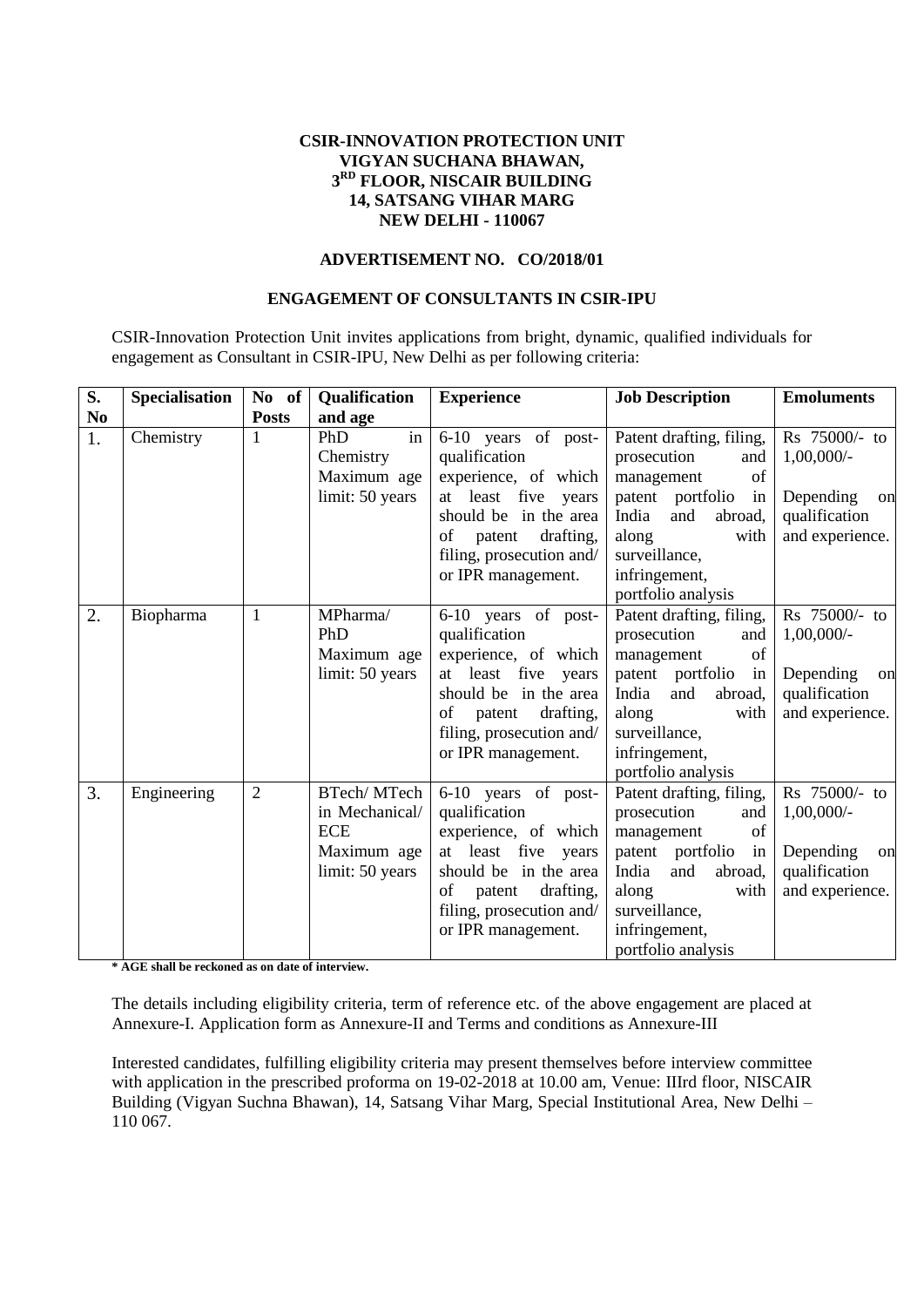# **ELIGIBILITY CRITERIA**

The consultant proposed for engagement should be

| S. No | of<br>Name    | No<br>of       | Eligibility criteria and Experience                        | Emoluments        |
|-------|---------------|----------------|------------------------------------------------------------|-------------------|
|       | Position      | Persons        |                                                            |                   |
|       |               | likely to be   |                                                            |                   |
|       |               | engaged        |                                                            |                   |
| 1.    | Consultant    | 1              | PhD in Chemistry                                           | Rs 75000/- to     |
|       | (Chemistry)   |                | Maximum age limit: 50 years                                | $1,00,000/$ -     |
|       |               |                | $6 - 10$<br>years<br>of post-qualification                 |                   |
|       |               |                | experience, of which at least five years                   | Depending on      |
|       |               |                | should be in the area of patent drafting,                  | qualification and |
|       |               |                | prosecution and/<br><b>IPR</b><br>filing,<br><sub>or</sub> | experience.       |
|       |               |                | management.                                                |                   |
| 2.    | Consultant    | 1              | MPharma/PhD                                                | Rs 75000/- to     |
|       | (Biopharma)   |                | Maximum age limit: 50 years                                | $1,00,000/$ -     |
|       |               |                | of post-qualification<br>$6 - 10$<br>years                 |                   |
|       |               |                | experience, of which at least five years                   | Depending on      |
|       |               |                | should be in the area of patent drafting,                  | qualification and |
|       |               |                | prosecution and/<br>filing,<br><b>IPR</b><br><sub>or</sub> | experience.       |
|       |               |                | management.                                                |                   |
| 3.    | Consultant    | $\overline{2}$ | BTech/ MTech in Mechanical/ ECE                            | Rs 75000/- to     |
|       | (Engineering) |                | Maximum age limit: 50 years                                | $1,00,000/$ -     |
|       |               |                | $6 - 10$<br>years<br>of post-qualification                 |                   |
|       |               |                | experience, of which at least five years                   | Depending on      |
|       |               |                | should be in the area of patent drafting,                  | qualification and |
|       |               |                | <b>IPR</b><br>filing,<br>prosecution<br>and/<br><b>or</b>  | experience.       |
|       |               |                | management.                                                |                   |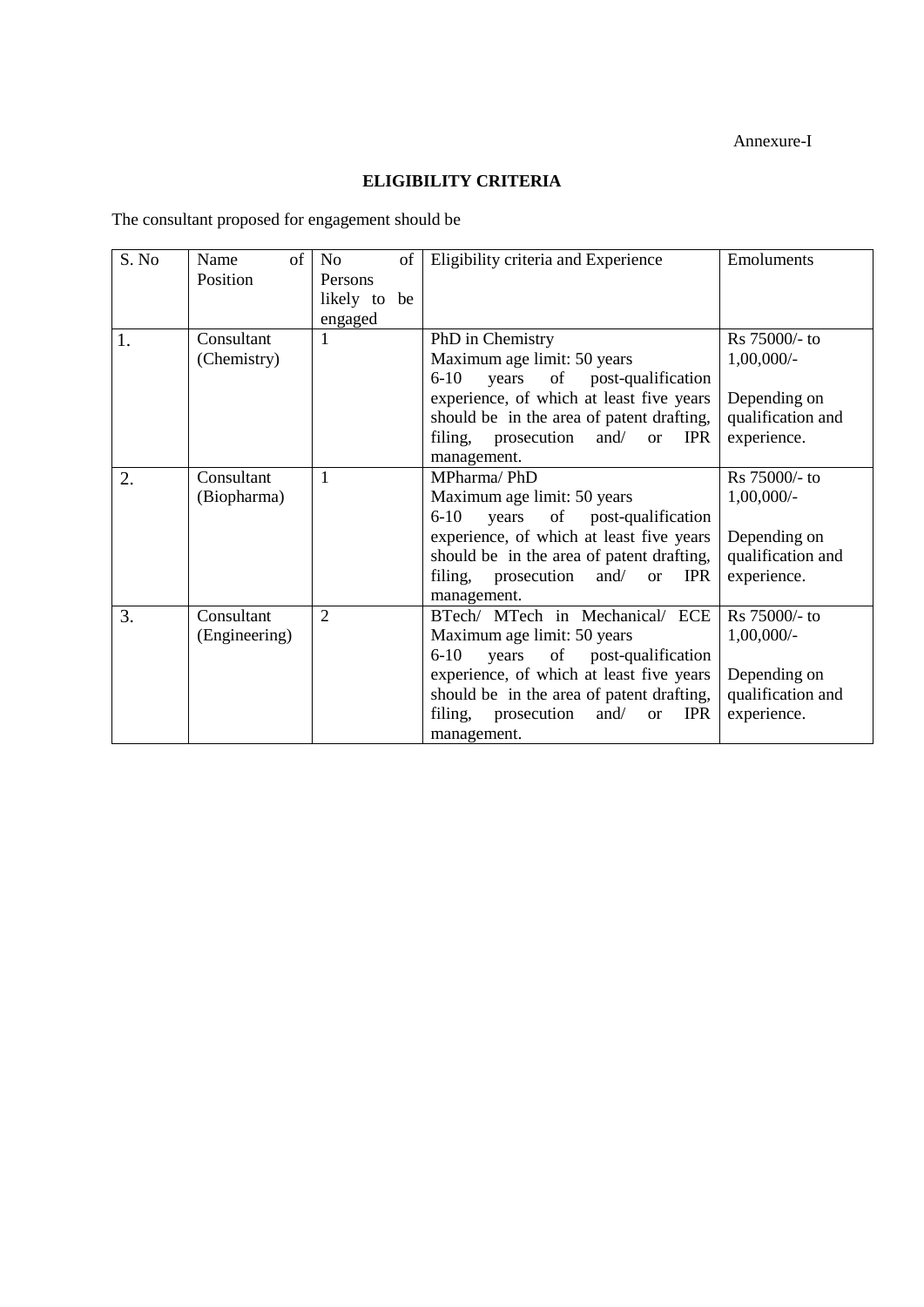## **Annexure II**

## **PROFORMA FOR APPLICATION**

#### **Application for engagement of Consultant in CSIR-IPU**

- 1. Name in full (Block letter)
- 2. Educational qualification
- 3. Date of birth (Pl. attach proof)
- 4. Complete residential Address with phone No./mobile No.
- 5. E-mail ID
- 6. Brief particulars of experience
- 7. Additional relevant information, if any, in support of your suitability for the said engagement. Attach a separate sheet, if necessary.
- 8. Name of two references preferably from the organization in which worked along with their Addresses

I hereby declare that the particulars furnished above are true and correct to the best of my knowledge and belief. I have read this document and ready to accept all the terms & conditions for engagement of Consultant.

(Signature of the Applicant)

Place: Date: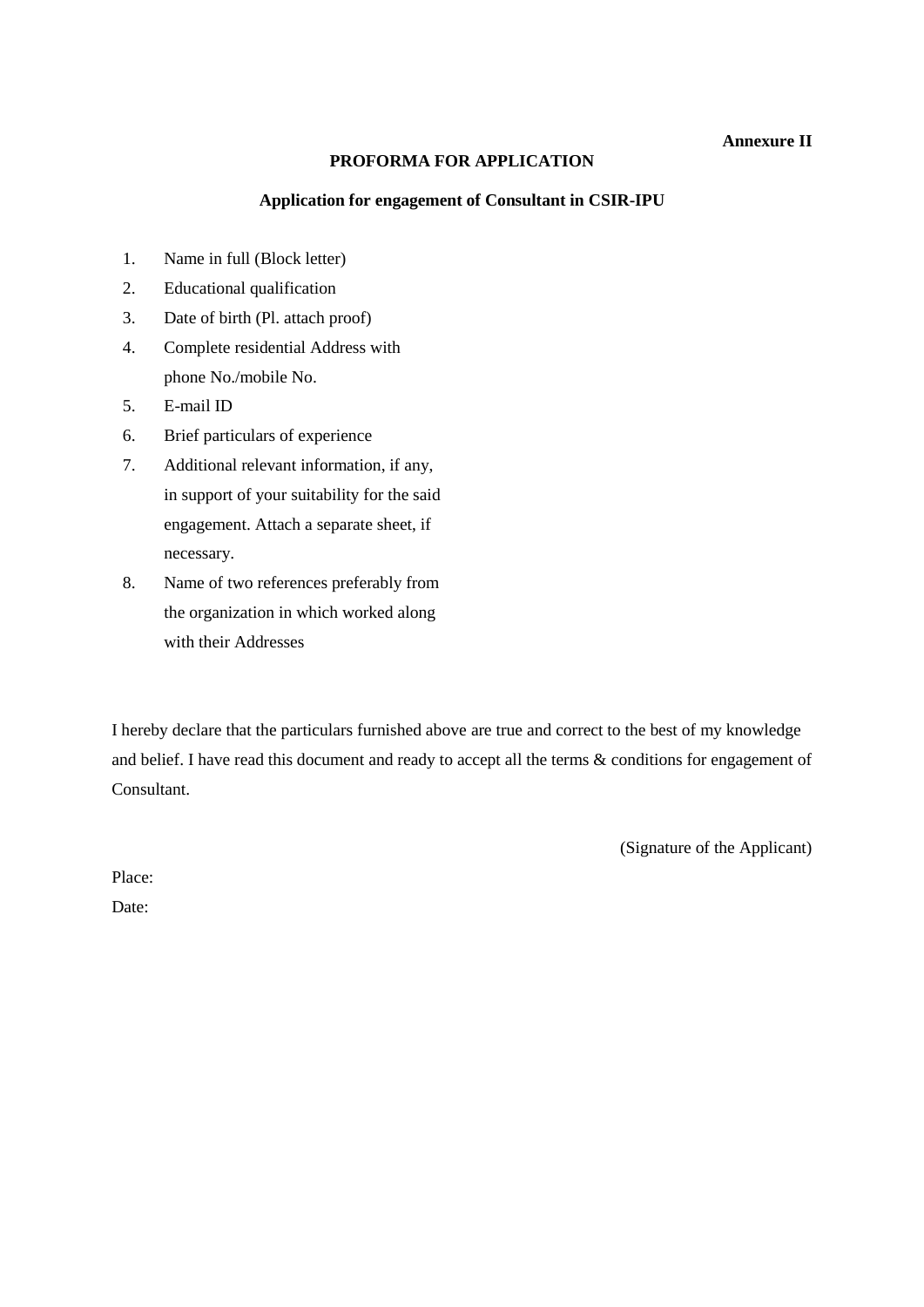## **Terms & Conditions**

#### **1. Period of engagement**

The engagement shall be initially for a period of one year or till further orders whichever is earlier. The tenure of the contract can be extended depending upon the performance of the Consultant or functional requirement of the Department with the approval of the Competent Authority.

#### **2. Selection procedure**

The engagement will be purely on contract basis. Selections will be based on walk in interview in response to this advertisement, on the basis of experience and qualification of applicants. Consultants will be selected on the basis of interview.

## **3. Remuneration**

As stated in column 5 of the eligibility criteria.

## **4. Scope of Duties**

During the period of such engagement, the Consultants would be required to perform any work as assigned to them by concerned Branch Heads in the CSIR in which they would be posted to work as Consultant.

## **5. Leave**

The Consultant would not be entitled to any kind of regular leave. However, they would be entitled to Casual Leave of 8 days in a calendar year, to be calculated on pro-rata basis.

## **6. TA/DA**

No TA/DA is admissible for joining the assignment or on its completion. Should they be required to travel outside Delhi in connection with the work of the CSIR during the period of their engagement they will be entitled to draw TA/DA, if required for office work, as per normal rules as applicable to any serving Officer of an equivalent rank in CSIR

#### **7. Office time and working hours**

Engagement of Consultants would be on full time basis. Working hours shall be from 9.00 AM to 5.30 PM during working days including half an hour lunch break in between. They will not be allowed to take any other assignment during the period of contractual engagement. The Consultant may be called on Saturday/ Sunday/ other Gazetted holidays, if required.

## **8. Tax deduction at Source**

The Income Tax or any other tax liable to be deducted, as per the prevailing rules will be deducted at source before effecting the payment for which the office will issue TDS certificate.